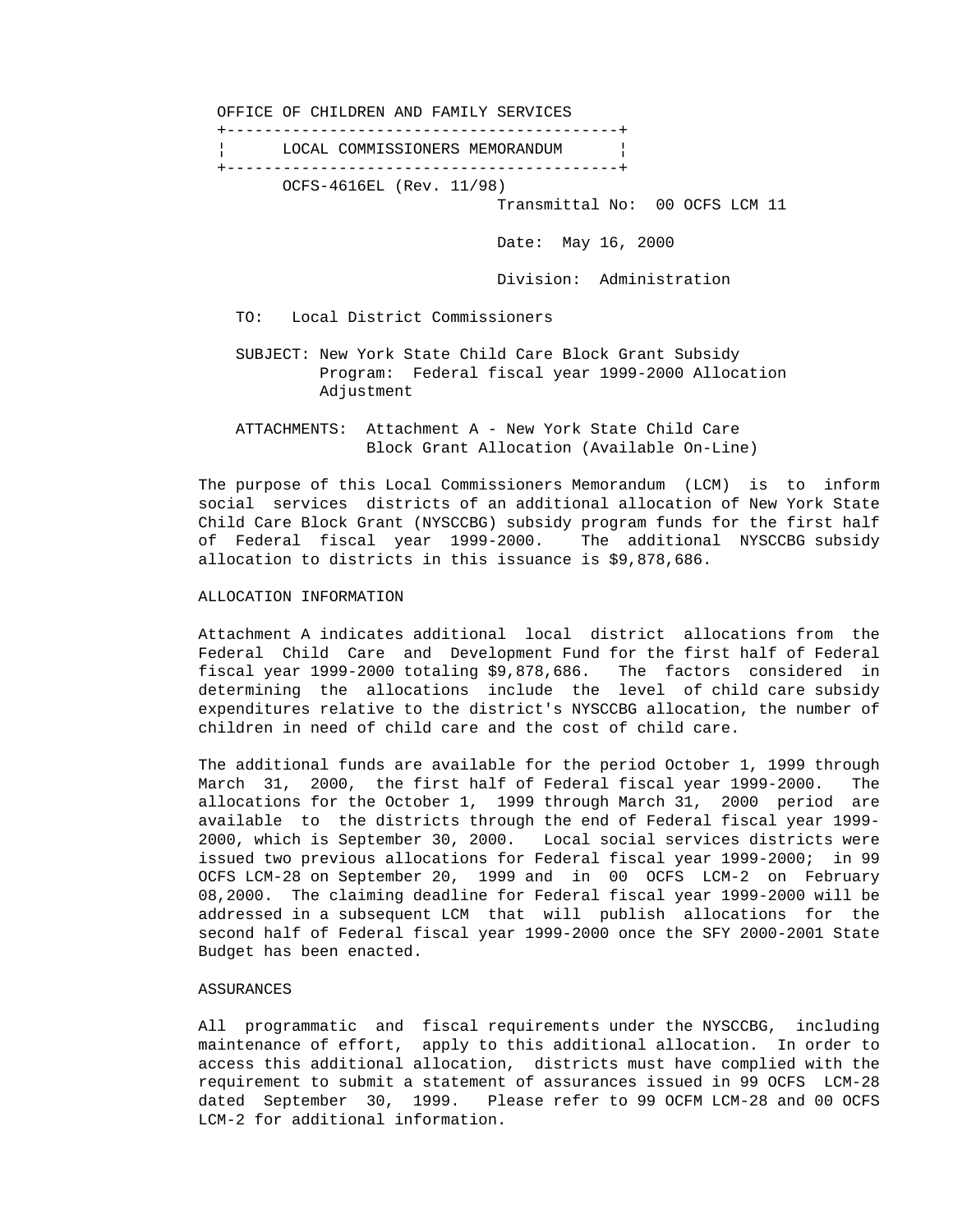## Date

#### CONTACT PERSON

 If you have any questions regarding information contained in this LCM or in 99 OCFS LCM-28, please contact Eileen Mahoney of the Bureau of Early Childhood Services at (518) 473-0711. Ms. Mahoney also may be contacted on-line, OFISLINK User ID #SVC109.

 If you have any claiming questions, please contact the Office of Temporary and Disability Assistance Bureau of Financial Services:

 Regions 1-4 - Roland Levie at 1-800-343-8859, extension 4-7549 or dial direct (518) 474-7549; User ID #FMS001. Region 5 - Marvin Gold at (212) 383-1733; User ID #0FM270.

 If you have WMS/Services questions, please contact Gerald Seeley of the Bureau of Services Information Systems at 1-800-343-8859, extension 2- 3087, or dial direct (518) 402-3087; User ID #0FL130.

 If you have WMS/IM questions, please contact Tully Lenihan of the Office of Temporary and Disability Assistance at (518) 474-8749; User ID #73A002.

 $\overline{\phantom{a}}$  , and the contribution of the contribution of  $\overline{\phantom{a}}$  , and  $\overline{\phantom{a}}$  , and  $\overline{\phantom{a}}$  , and  $\overline{\phantom{a}}$  , and  $\overline{\phantom{a}}$  , and  $\overline{\phantom{a}}$  , and  $\overline{\phantom{a}}$  , and  $\overline{\phantom{a}}$  , and  $\overline{\phantom{a}}$  , and

Melvin I. Rosenblat **Donald K. Smith** Deputy Commissioner Deputy Commissioner

 Division of Administration Division of Development and Prevention Services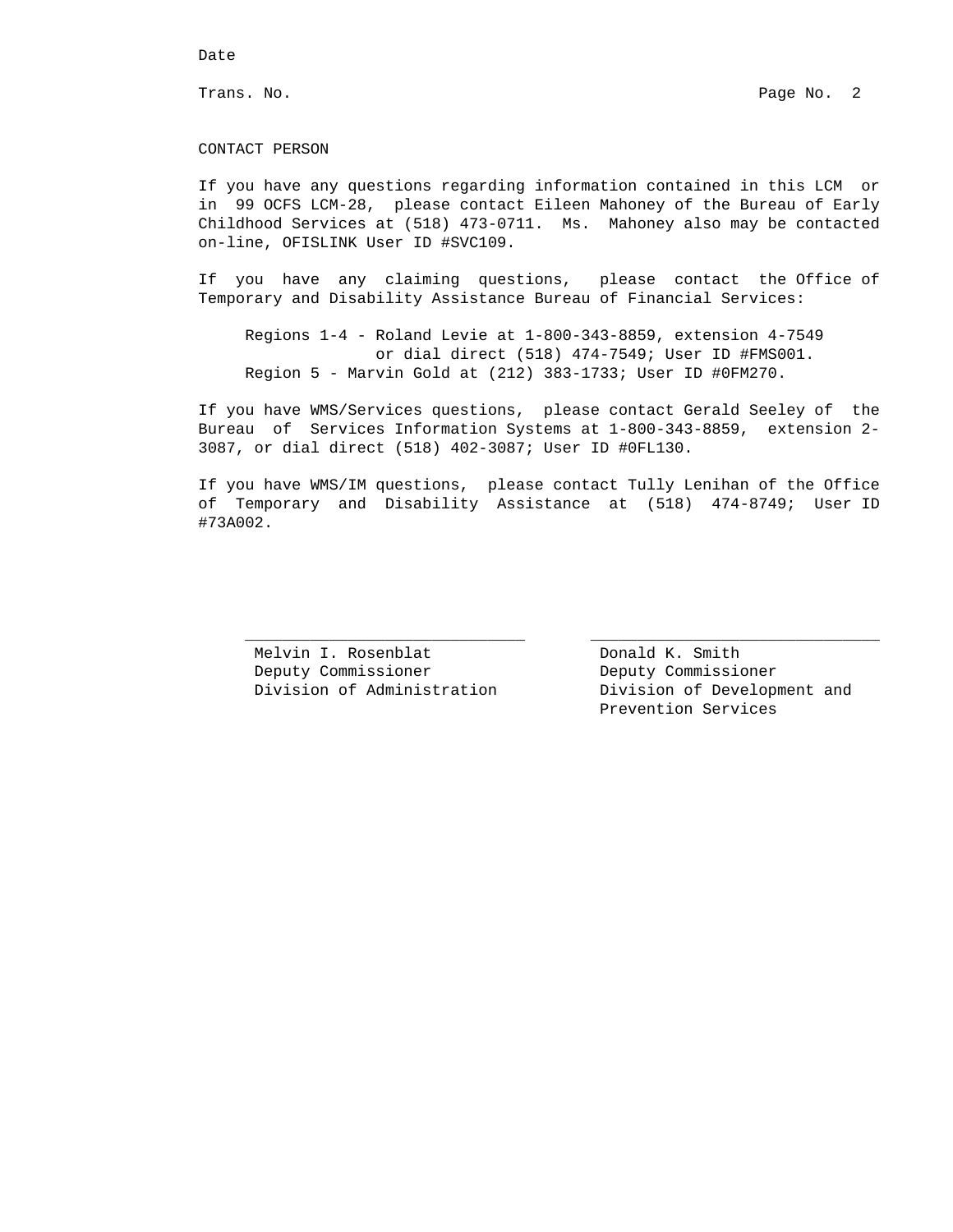# ATTACHMENT A NEW YORK STATE CHILD CARE BLOCK GRANT LOCAL DISTRICT ALLOCATIONS 10/1/1999 - 9/30/2000 ALLOCATION ADJUSTMENT - ADDITIONAL ALLOCATION FIRST HALF OF FFY 1999-2000

|                       | OCTOBER 1, 1999  |
|-----------------------|------------------|
|                       | THROUGH          |
| DISTRICT              | MARCH 31, 2000   |
| Albany                | \$121,357        |
| Allegany              | 11,629           |
| <b>Broome</b>         | 49,081           |
|                       | 27,769           |
| Cattaraugus           | 16,819           |
| Cayuga                | 55,473           |
| Chautauqua<br>Chemung | 46,020           |
|                       |                  |
| Chenango<br>Clinton   | 16,800           |
| Columbia              | 23,843<br>25,517 |
| Cortland              | 15,939           |
| Delaware              | 18,434           |
| Dutchess              | 102,059          |
| Erie                  | 386,844          |
| Essex                 | 13,048           |
| Franklin              | 15,075           |
| Fulton                |                  |
| Genesee               | 19,639<br>21,698 |
| Greene                | 5,495            |
| Hamilton              | 285              |
| Herkimer              | 17,397           |
| Jefferson             | 31,518           |
| Lewis                 | 4,113            |
| Livingston            | 8,183            |
| Madison               | 18,738           |
| Monroe                | 246,127          |
|                       | 10,114           |
| Montgomery<br>Nassau  | 804,761          |
| Niagara               | 38,168           |
| Oneida                | 73,471           |
|                       |                  |
| Onondaga<br>Ontario   | 174,069          |
|                       | 25,132           |
| Orange                | 80,342<br>18,824 |
| Orleans               |                  |
| Oswego                | 26,480           |
| Otsego                | 8,945            |
| Putnam                | 17,849           |
| Rensselaer            | 30,963           |
| Rockland              | 92,858           |
| Lawrence<br>St        | 28,222           |